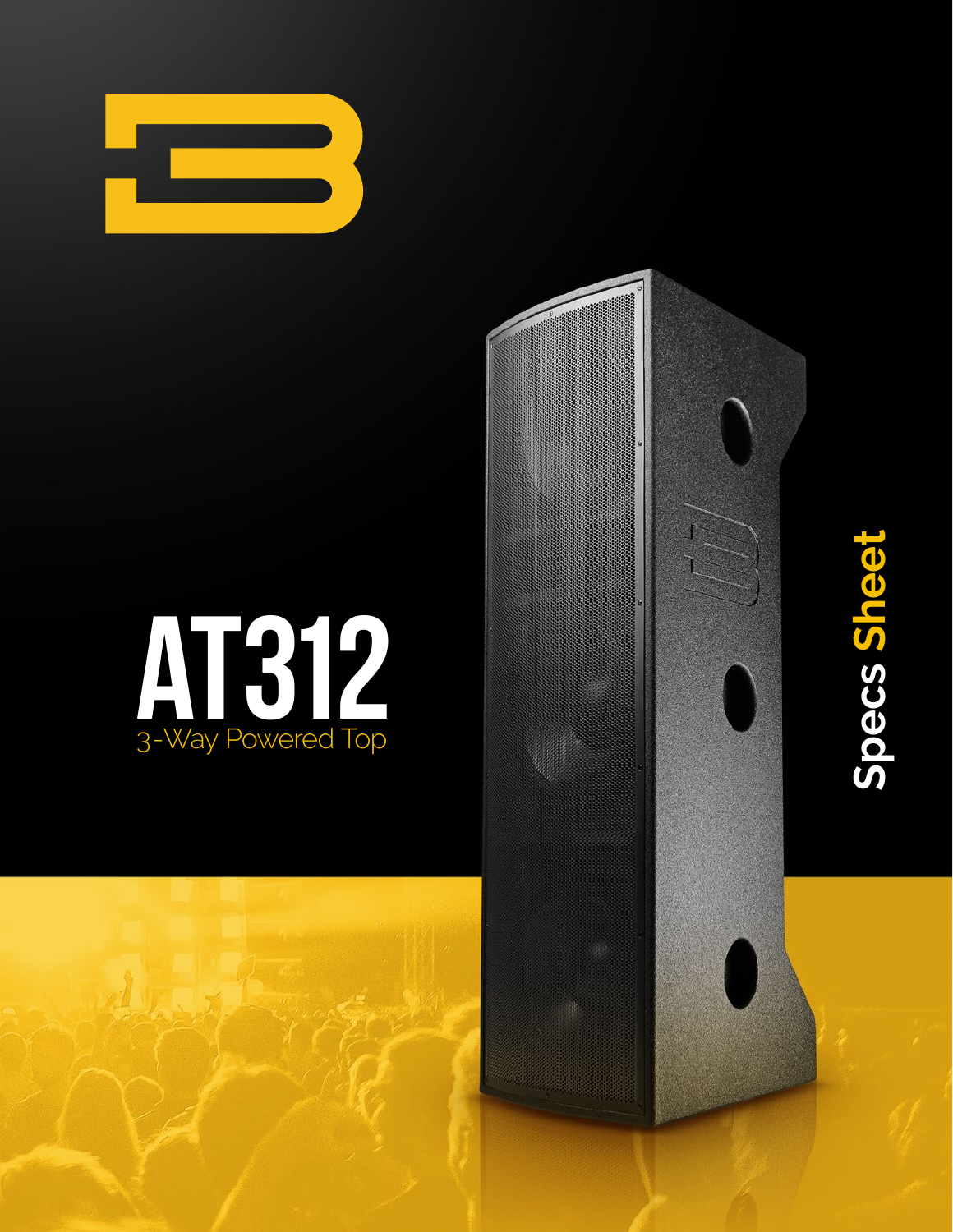

Outstanding Sound Quality o-High-Output 3-Way Active Loudspeaker o Lightweight and Low-Profile o-Symmetrical Coverage, Any Orientation o-

### **Description:**

**The AT312 Attuned Top is a co-axial point-source cabinet for medium to short distance coverage where a small footprint and very high fidelity are required. It's compact, simple to use, easy to set up, attractive and capable of very high output with superbly uncolored sound and natural musical character.**

**When combined with subwoofers like the SSP218 Powered Subwoofer or ZV28 Powered Sub, the result is an extremely high-resolution 4-way active loudspeaker system with virtually unparalleled resolution and dynamic power for its size.** Its driver compliment incorporates dual 12" woofers in a vented enclosure for low frequencies and a 12" midrange driver in a sealed enclosure with a co-axially mounted 1.4" exit compression driver. Coverage is 80 degrees conical. One-man set up of a substantial system is made easy because the AT312 cabinets weigh only 88 lbs each.

**Dual 12" low frequency drivers were chosen to minimize cabinet frontal area while delivering the best possible speed and impact in their operating range.** Thanks to the narrow frontal area, the low frequency drivers couple coherently when multiple cabinets are arrayed, providing powerful mid-bass impact from a small, lightweight box. The 12" coaxial drivers also serve to minimize frontal area while maximizing output. The loudspeaker behaves as a point-source, which deliver more consistent off-axis performance than conventional loudspeakers with separate mid and high frequency drivers. This feature enhances resolution and the consistency also enhances the loudspeaker's versatility, allowing it to be mounted horizontally or vertically with no compromise in coverage or performance. The 48" tall box elevates the mid and high frequency radiators to a minimum of 7'6" on center when stacked on the corresponding subwoofer systems.

**Transportation and set-up of the SSP218/AT312 combination is made easy because the subwoofers serve as a carrier for the tops.** In most venues it's possible to roll the system into place, lock the casters, tilt up the tops, plug in the power and signal and have an extremely substantial system ready to play in a few short minutes by just one person.

**When an AT312 is used with a BASSBOSS powered subwoofer the result is a very effective, practical, high fidelity 4-way active loudspeaker system.** The simplicity and ease of these components together, coupled with fidelity and reliability that are industry leading, will delight anyone who is regularly moving gear.

**Any speaker that has the tweeter horizontally or vertically offset from the mid-frequency driver produces very different response as one moves through its coverage area from the tweeter side to the woofer side.** This is due to the different distances the sound has to travel to reach the ears. Due to the co-axial construction of the AT312 the path length difference between lows and highs is the same in any direction, allowing extremely consistent off-axis response regardless of which direction you move away from directly on center.

#### **www.bassboss.com**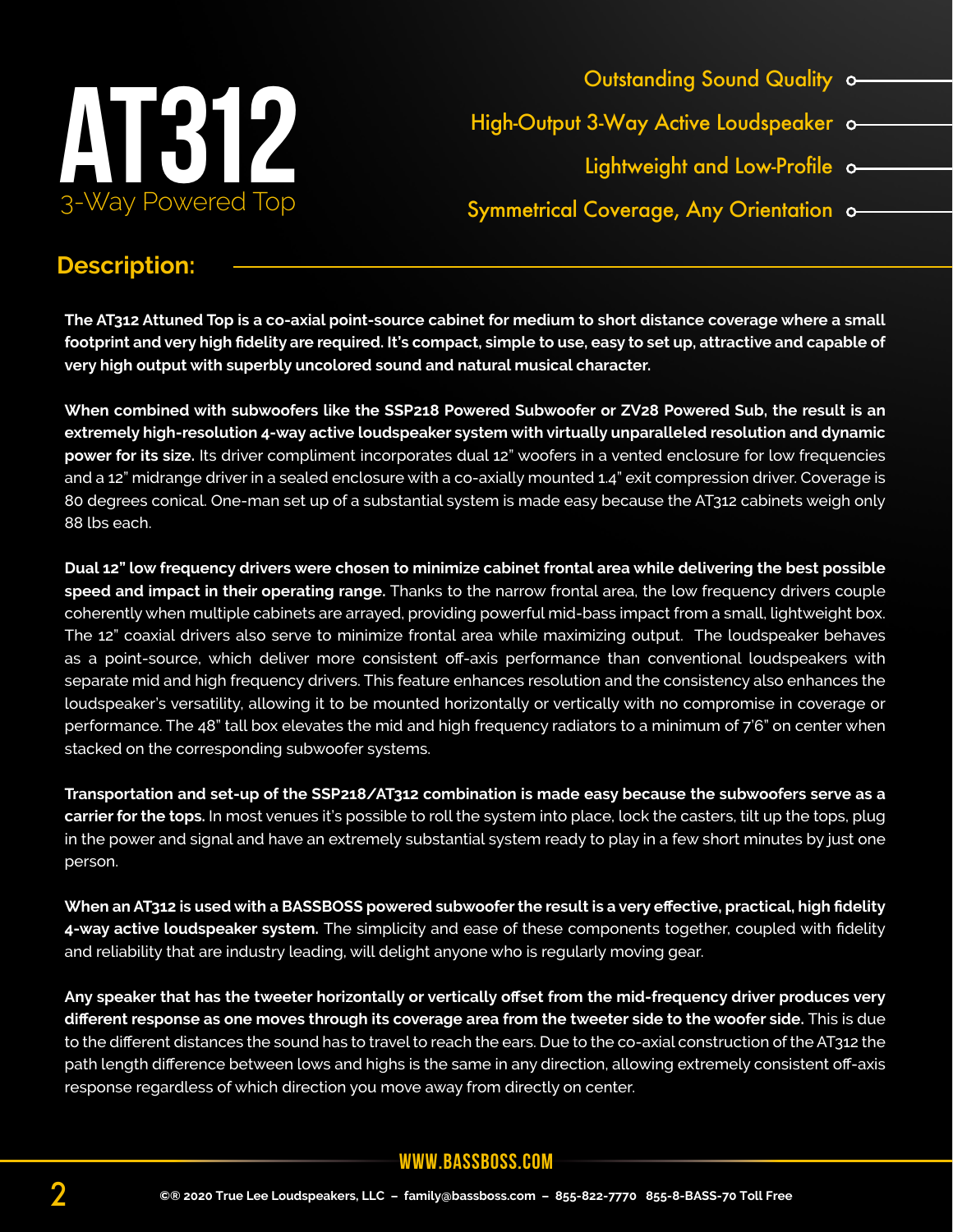# AT312<sup>3-Way Powered Top</sup>

# **Acoustical**

| <b>Loudspeaker Description:</b>  | Point-source mid-high cabinet with 80 degree conical coverage for horizontal or vertical applications |
|----------------------------------|-------------------------------------------------------------------------------------------------------|
| Frequency Response (±3 dB):      | 80 Hz - 18 kHz                                                                                        |
| Sensitivity:                     | LF: 101dB; MF: 99dB; HF:105dB                                                                         |
| <b>Maximum Sustained Output:</b> | 130 dB                                                                                                |
| Max SPL (Peak)*                  | 142 dB                                                                                                |
| Nominal Dispersion (°H x °V):    | 80 x 80                                                                                               |

# **Electrical**

**Input Power Rating: 3000 Watt 4 Channel Powersoft Class D Amplifier Input Power Rating, LF, MF, HF: 1400W, 800W, 160W Enclosure Output Power Rating, Channel 1: 750W @ 4Ω Output Power Rating, Channel 2: 750W @ 4 Ω Output Power Rating, Channel 3: 750W @ 4 Ω Output Power Rating, Channel 3: 500W @ 8 Ω Processing: Integrated comprehensive DSP with 4 presets; including high-pass, low-pass, parametric EQ,** 

**Electrical Input Connector: Neutrik Powercon Voltage Operating Range: 90-250V. Auto-sensing, auto switching universal supply Current Draw, Nominal: 3.6A @ 120 volts, 2A @ 220V (typical, 1/8 max power) Signal Input Connector: XLR-F Signal Output Connector: XLR-M full-range pass-through**

## **Physical**

| Type:                             | 3-way mid-high. Direct radiating, vented enclosure LF section, acoustic suspension MF section with<br>co-axially mounted, horn-loaded HF section |
|-----------------------------------|--------------------------------------------------------------------------------------------------------------------------------------------------|
| <b>Low Frequency Transducer:</b>  | 2 x 12 " did (300 mm) neodymium motor woofer with 4" (100 mm) voice coil, waterproof cone                                                        |
| <b>Mid Frequency Transducer:</b>  | 12" dia. (300 mm) neodymium motor 3" voice coil midrange driver with co-axial HF exit                                                            |
| <b>High Frequency Transducer:</b> | 1.4" exit 3' (76 mm) voice coil compression driver mounted to 80 degree conical wave guide                                                       |
| <b>Cabinet Construction:</b>      | 18mm Baltic Birch plywood, dado joinery, integrated handles, 20 degree side angle trapezoid                                                      |
| <b>Suspension System:</b>         | 4 x 3/8"-16tpi threaded flypoints                                                                                                                |
| Dimensions (HxWxD):               | 48" x 15" (front) x 14" (121.92 cm x 38.1 cm [front] x 35.56 cm)                                                                                 |
| Net Weight:                       | 95 lbs. (43 kg)                                                                                                                                  |
| Shipping Weight:                  | 110 lbs. (50 kg)                                                                                                                                 |
| <b>Exterior finish:</b>           | Rugged, weatherproof, black textured, bonded high-pressure polyurethane coating                                                                  |
| Grill:                            | Perforated, powder-coated steel                                                                                                                  |
| <b>Pole Sockets:</b>              | $1(35$ mm)                                                                                                                                       |
| <b>Handles:</b>                   | <b>6 Integrated Handles</b>                                                                                                                      |
|                                   |                                                                                                                                                  |

# **Optional**

**Side Pull Anchors: For use when flying cabinets horizontally Shoulder Eye Bolts: For use when flying cabinets vertically Cover: Heavy-duty padded nylon transport cover Online Information: bassboss.com/at312**

**phase alignment and limiting**

"Peak output is calculated using "industry standard" techniques. These calculation methods create theoretical specifications that are inflated over what can actually be<br>achieved. BASSBOSS real world output specifications a

#### **www.bassboss.com**